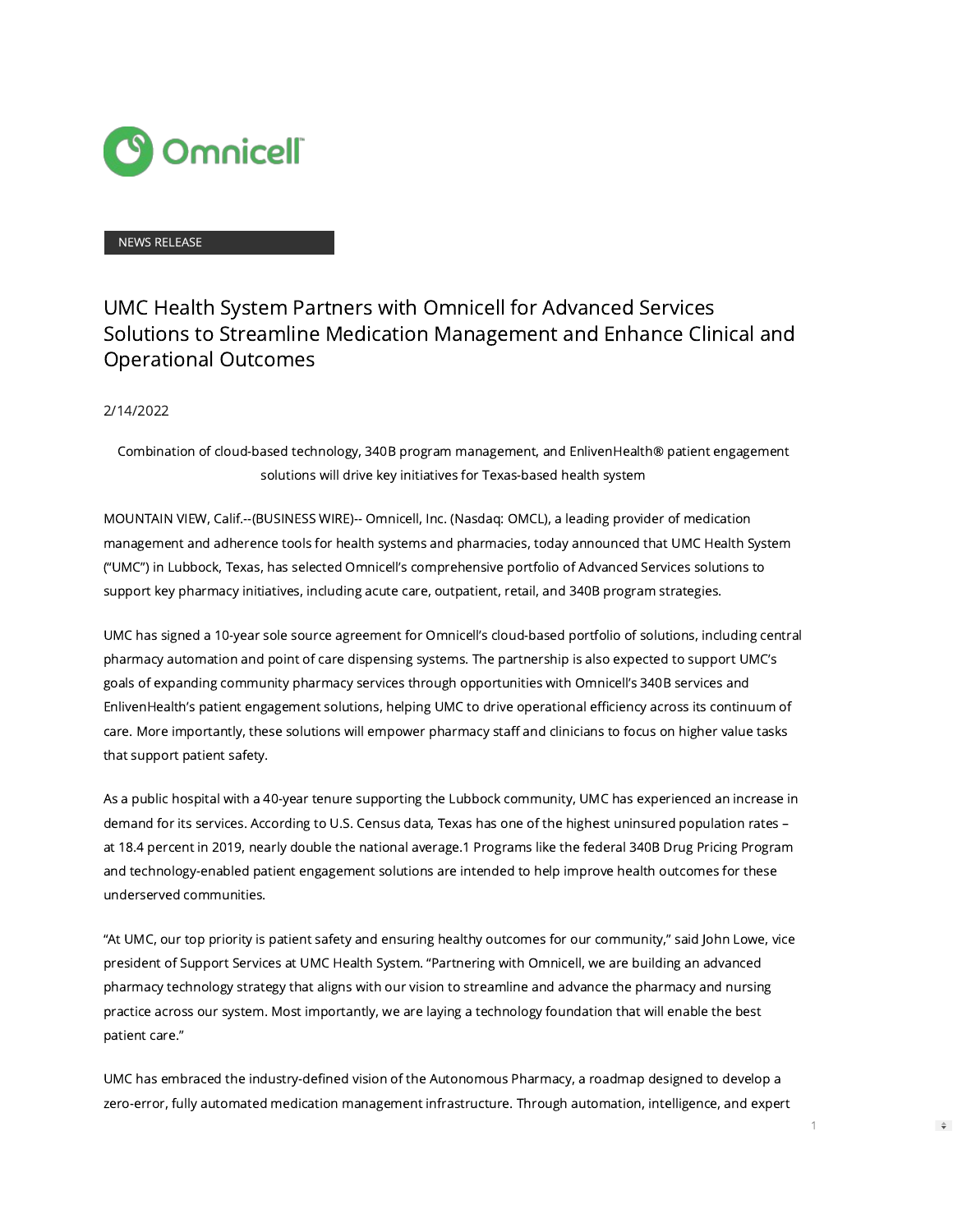services, the Autonomous Pharmacy is expected to drive performance and outcomes, and empower clinicians to shift their focus from manual administrative functions to patient support needs.

"As medication management becomes more complex, we believe health systems need end-to-end, cloud-based solutions that will allow them to work smarter, while supporting safe, efficient pharmacy care," said Scott Seidelmann, executive vice president and chief commercial officer at Omnicell. "We're confident that Omnicell's partnership with UMC will provide comprehensive solutions that bridge acute and ambulatory care to help enhance performance and that are designed to deliver the highest levels of patient safety across the health system."

Learn more about Omnicell's innovative approach to empowering clinicians through medication management at [omnicell.com.](https://cts.businesswire.com/ct/CT?id=smartlink&url=http%3A%2F%2Fwww.omnicell.com&esheet=52578902&newsitemid=20220214005624&lan=en-US&anchor=omnicell.com&index=1&md5=d1f25c2ffe87325446bd6dee0015f934)

### About UMC

UMC Health System is a national award-winning health system comprised of over 4,600 team members and more than 30 care locations. We are proud to partner with Texas Tech University Health Sciences Center to provide the best care to West Texas and Eastern New Mexico. Whether you are managing a chronic condition, dealing with an unexpected illness, or simply working to stay healthy, we are passionate about getting you well and helping you stay that way. At UMC, Our Passion is You.

## About Omnicell

Since 1992, Omnicell has been committed to transforming the pharmacy care delivery model to dramatically improve outcomes and lower costs. Through the vision of the autonomous pharmacy, a combination of automation, intelligence, and technology-enabled services, powered by a cloud data platform, Omnicell supports more efficient ways to manage medications across all care settings. Healthcare facilities worldwide use Omnicell automation and analytics solutions to help increase operational efficiency, reduce medication errors, deliver actionable intelligence, and improve patient safety. Institutional and retail pharmacies across North America and the United Kingdom leverage Omnicell's innovative medication adherence and population health solutions to improve patient engagement and adherence to prescriptions, helping to reduce costly hospital readmissions. To learn more, visit omnicell.com.

OMNICELL, the Omnicell logo, and ENLIVENHEALTH are registered trademarks of Omnicell, Inc. or one of its subsidiaries.

### Forward-Looking Statements

Certain statements contained in this press release relate to future plans and expected benefits and objectives regarding Omnicell's products and services, including expectations regarding Omnicell's cloud-based central pharmacy automation and point of care dispensing systems, its comprehensive portfolio of Advanced Services, Omnicell's 340B program management services, and EnlivenHealth's SaaS-based patient engagement solutions, as well as the transformation of the pharmacy care delivery model to the industry-defined vision of the [Autonomous](https://cts.businesswire.com/ct/CT?id=smartlink&url=http%3A%2F%2Fwww.autonomouspharmacy.com&esheet=52578902&newsitemid=20220214005624&lan=en-US&anchor=Autonomous+Pharmacy&index=2&md5=aaf7e71264832bcc3020fc96b2c7376c) [Pharmacy](https://cts.businesswire.com/ct/CT?id=smartlink&url=http%3A%2F%2Fwww.autonomouspharmacy.com&esheet=52578902&newsitemid=20220214005624&lan=en-US&anchor=Autonomous+Pharmacy&index=2&md5=aaf7e71264832bcc3020fc96b2c7376c) (and any implied financial impact in connection with the foregoing). These statements are "forward-

2

 $\Rightarrow$